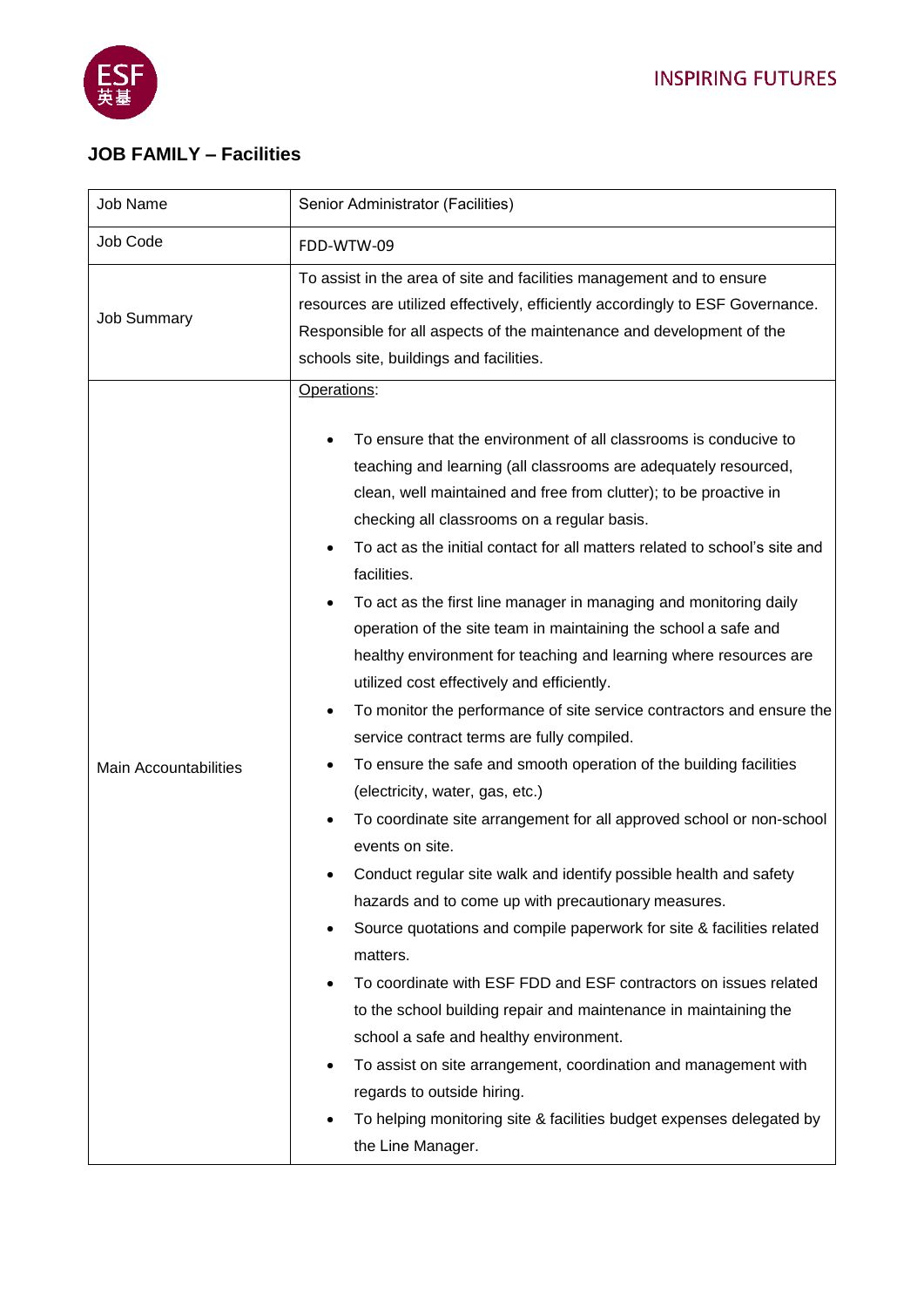

| Monitor Asset Management and asset disposal through Epicor<br>$\bullet$          |
|----------------------------------------------------------------------------------|
| system                                                                           |
| Promptly process of invoices received                                            |
|                                                                                  |
| Planning:                                                                        |
| Draft, compile and organize operational manuals for school fixtures<br>$\bullet$ |
| (e.g. Air-con plan, electricity plan, water meter plan, etc.)                    |
| Draft, compile and organize an internal service level agreement to<br>$\bullet$  |
| services provided by site team with school's outsourced contractors              |
| inclusive.                                                                       |
| Coordinate with ESF FDD on annual facilities checking (e.g. Fire                 |
| services, water fountain, electricity, etc.) and maintain relevant               |
| records.                                                                         |
| Ensure the school compiles with the facilities regulations and<br>٠              |
| requirements.                                                                    |
| Oversee the site security control and recommend enhancements if<br>٠             |
| necessary.                                                                       |
| Responsible for reporting and coordinating insurance issues with<br>٠            |
| regards to damage/loss to school premises.                                       |
| Responsible for planning, implementing and monitoring a medium<br>$\bullet$      |
| and long term strategic plan for the school site maintenance and                 |
| development that takes into account of the whole school                          |
| redevelopment.                                                                   |
| To work with ESF FDD to ensure that ongoing teaching and learning                |
| is not impacted by site issues.                                                  |
| Draft and compile the school Health and safety Manual.<br>٠                      |
| Manage and maintain an update record of school inventory.<br>٠                   |
| Administer tender process for facilities related issues.<br>٠                    |
|                                                                                  |
| Development:                                                                     |
| To explore energy saving opportunities for school utilities.                     |
| Assist to develop new rental opportunities to generate additional<br>٠           |
| rental income.                                                                   |
|                                                                                  |
| To perform other duties and assume accountabilities as apparent or as            |
| delegated, including mutually agreed upon objectives                             |